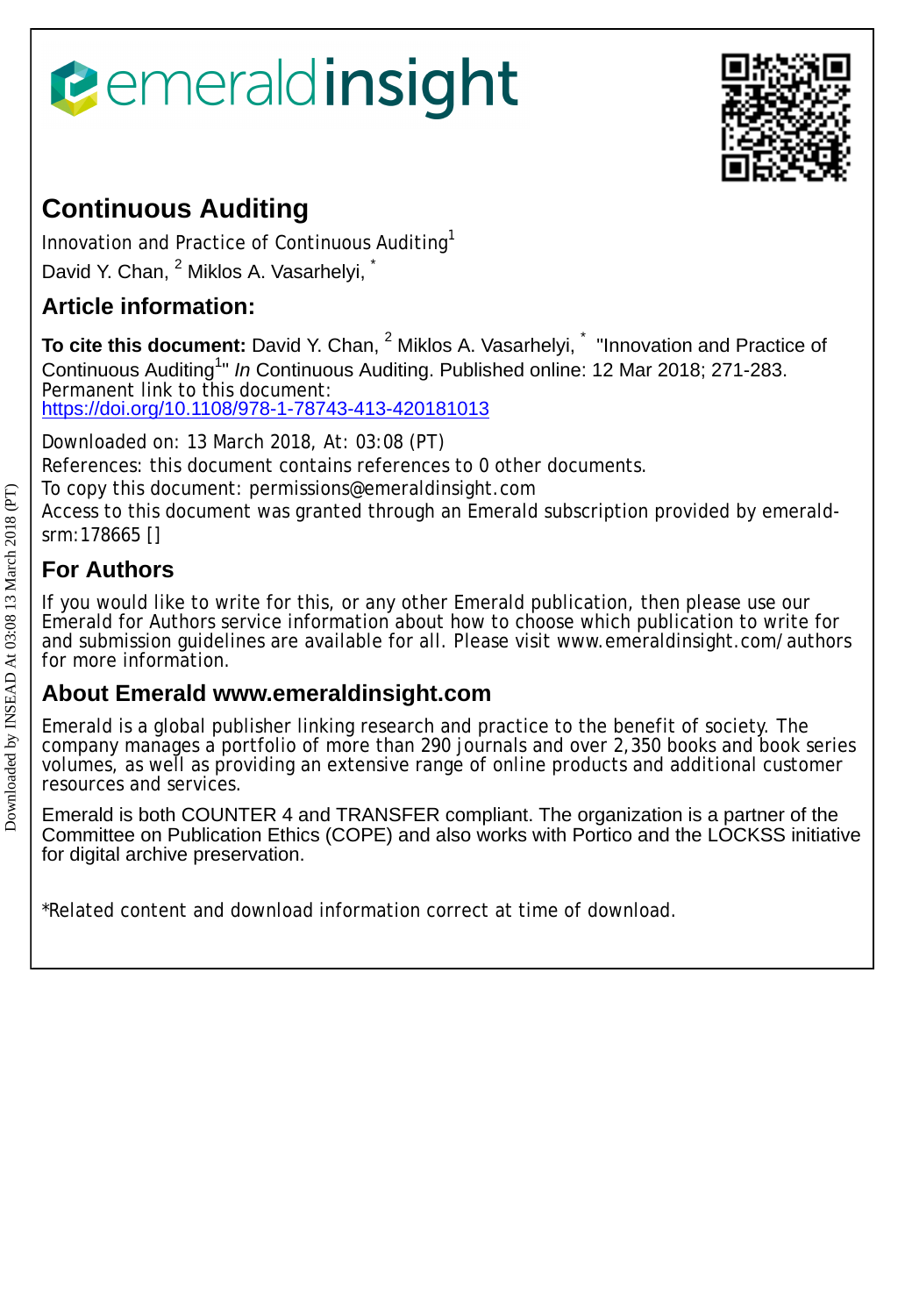# Innovation and Practice of Continuous Auditing<sup>1</sup>

David Y. Chan<sup>2</sup> and Miklos A. Vasarhelyi<sup>\*</sup>

Rutgers Business School, Rutgers University, One Washington Park, Newark, NJ 07102-3122, USA

### Abstract

The traditional audit paradigm is outdated in the real time economy. Innovation of the traditional audit process is necessary to support real time assurance. Practitioners and academics are exploring continuous auditing as a potential successor to the traditional audit paradigm. Using technology and automation, continuous auditing methodology enhances the efficiency and effectiveness of the audit process to support real time assurance. This paper defines how continuous auditing methodology introduces innovation to practice in seven dimensions and proposes a four-stage paradigm to advance future research. In addition, we formulate a set of methodological propositions concerning the future of assurance for practitioners and academic researchers.

Keywords: Continuous auditing; Traditional auditing; Innovation; Audit methodology; Audit process; Audit stages; Audit practice; Analytical procedures; Data modeling; Data analytics

Continuous Auditing: Theory and Application, 271-283

Copyright  $\odot$  2006, Elsevier

<sup>&</sup>lt;sup>1</sup> From *International Journal of Accounting Information Systems 12(2)*, 152–160. Reprinted by permission of Elsevier.

 ${}^{2}$ Tel.: +1 973 353 5172; fax: +1 973 353 1283.<br>\*Corresponding author: Tel : +1 973 353 512

 $^*$ Corresponding author. Tel.: +1 973 353 5172; fax: +1 973 353 1283.E-mail addresses: [david.chan@rut](http://david.chan@rutgers.edu)[gers.edu](http://david.chan@rutgers.edu) (D.Y. Chan), [miklosv@rutgers.edu](http://miklosv@rutgers.edu), [miklosv@andromeda.rutgers.edu](http://miklosv@andromeda.rutgers.edu) (M.A. Vasarhelyi).

All rights of reproduction in any form reserved

ISBN: 978-1-78743-414-1/doi[:10.1108/978-1-78743-413-420181013](http://dx.doi.org/10.1108/978-1-78743-413-420181013)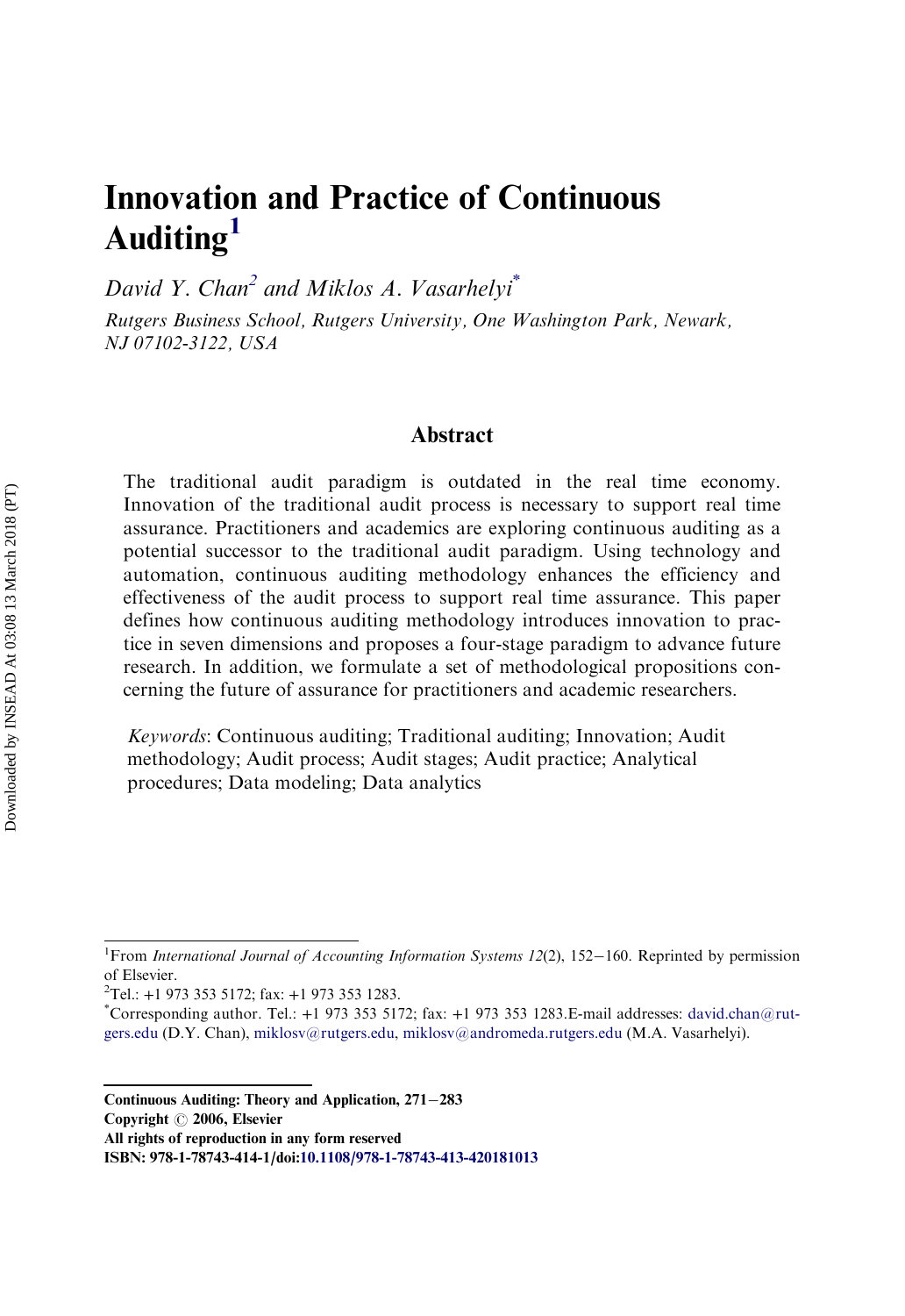#### 1. Introduction

The objective of financial reporting is to provide information that is useful to management and stakeholders for resource allocation decisions [\(FASB, 2006](#page-12-0)). For financial information to be useful, it should be timely and free from material errors, omissions, and fraud. In the real time economy [\(Economist, 2002;](#page-12-0) [Vasarhelyi et al.,](#page-13-0) [2010\)](#page-13-0), timely and reliable financial information is critical for day to day business decisions regarding strategic planning, raising capital, credit decisions, and supplier or vendor partnerships. Advances in accounting information systems such as the advent of enterprise resource planning (ERP) systems have enabled the generation of real time financial information. However, the practice of traditional auditing has not kept pace with the real time economy, and the state of the art of assurance has lagged. The lack of support for real time assurance may be primarily attributed to the manual nature of traditional audit procedures. Manual audit procedures are labor and time intensive. These constraints limit audit frequency to an annual occurrence. As a result, management and stakeholder reliance on real time financial information can lead to adverse resource allocation decisions.

These time and effort constraints can be alleviated through the use of technology and automation. Reliance on technology throughout the audit process can reduce labor intensiveness ([Elliott, 1998](#page-12-0)) and increase production efficiencies [\(Menon and](#page-12-0) [Williams, 2001\)](#page-12-0). Innovation of the traditional audit process using an automation technology such as continuous auditing (CA) will be an essential step toward the development of real time assurance. [OECD \(1997\)](#page-12-0) defines a technological process innovation as the implementation of new or significantly improved production or delivery methods of goods or services. In the case of continuous auditing, the methodologies enhance the delivery of auditing services by making the audit process more efficient and effective through the use of technology and automation. The increased efficiency and effectiveness of the audit process enables more frequent or real time audits and hence enhances the reliability of real time financial information.

The continuous auditing paradigm introduces innovation to the traditional practice of auditing along seven major dimensions [\(Table 1](#page-3-0)):

- 1. Continuous or more frequent audits
- 2. Proactive audit model
- 3. Automation of audit procedures
- 4. Evolution of the work and role of the auditors
- 5. Change in the nature, timing, and extent of auditing
- 6. Use of data modeling and data analytics for monitoring and testing
- 7. Change in nature and timing of audit reporting

Collectively, these seven innovation dimensions aid in enabling real time assurance and enhancing the reliability of real time financial information. Furthermore, the paper proposes four stages for the continuous audit paradigm to advance future research and development. As the demand for real time reporting and assurance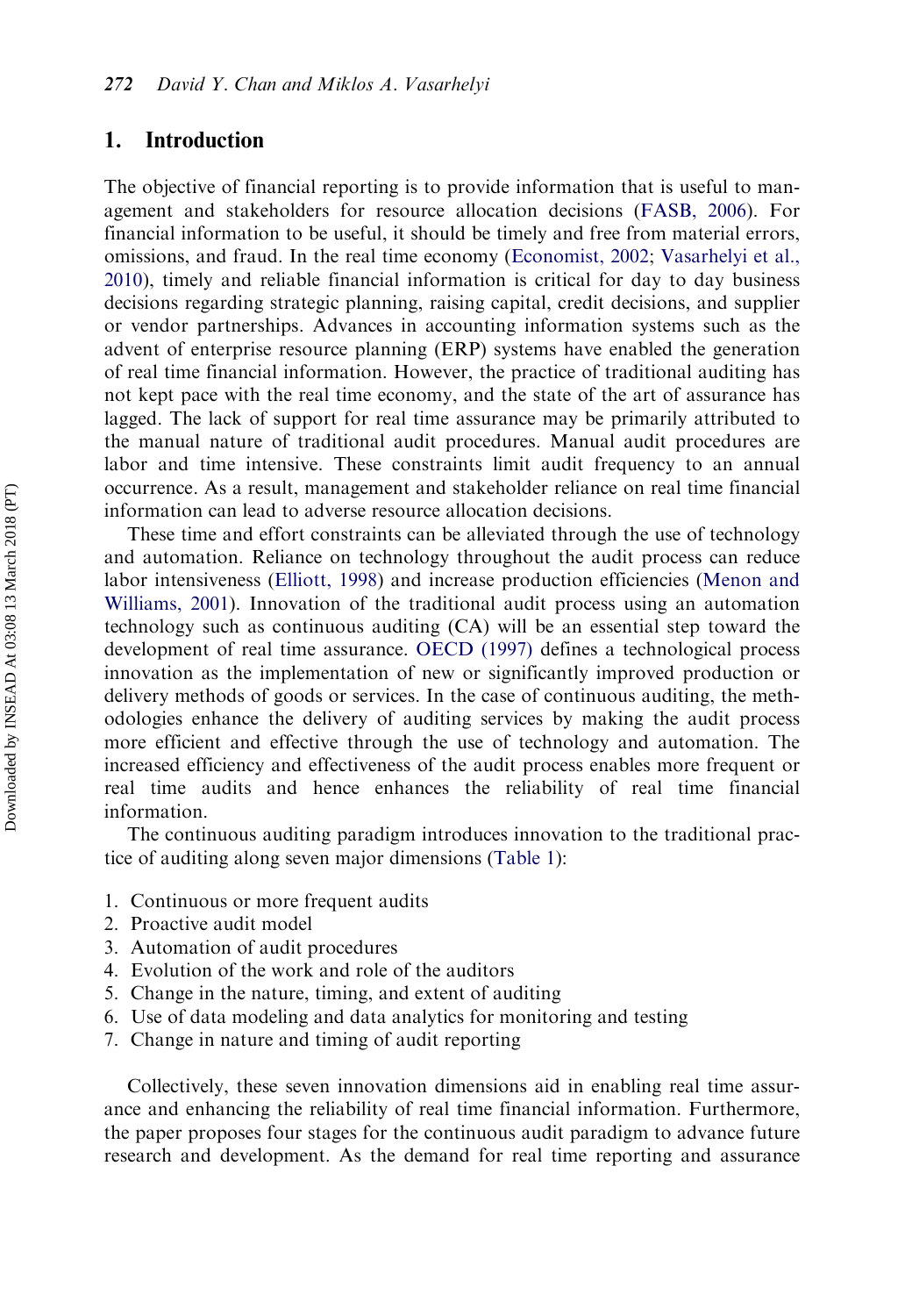<span id="page-3-0"></span>



increases, the continuous auditing paradigm will progressively integrate with, and then supersede, the traditional audit and its set of processes.

The remainder of the paper is organized as follows: Section III details CA innovations to the traditional audit methodology. In section IV, the stages and process of the continuous audit paradigm are examined. Finally, section V concludes.

## 2. Continuous Auditing Innovations in Audit Methodology

The concept of continuous auditing was first introduced by [Groomer and Murthy](#page-12-0) [\(1989\)](#page-12-0) and [Vasarhelyi and Halper \(1991\)](#page-13-0). Since then, CA has been progressively prototyped and/or adopted at such institutions as AT&T Corp., Siemens, HCA Inc, Itau Unibanco, IBM, HP, MetLife, and Proctor & Gamble. Furthermore, interest in exploiting CA methodology has advanced to the point where practitioners are collaborating and partnering with the academic research community.<sup>3</sup> This interest in continuous auditing implies that management and their auditors recognize that the traditional audit paradigm is outdated and innovation to the practice of auditing is necessary in the real time economy.<sup>4</sup>

<sup>3</sup> 19th World Continuous Auditing and Reporting Symposium (2009) and Continuous Auditing Research Projects at Rutgers Continuous Auditing Lab.

<sup>4</sup> [http://raw.rutgers.edu/Galileo.](http://david.chan@rutgers.edu)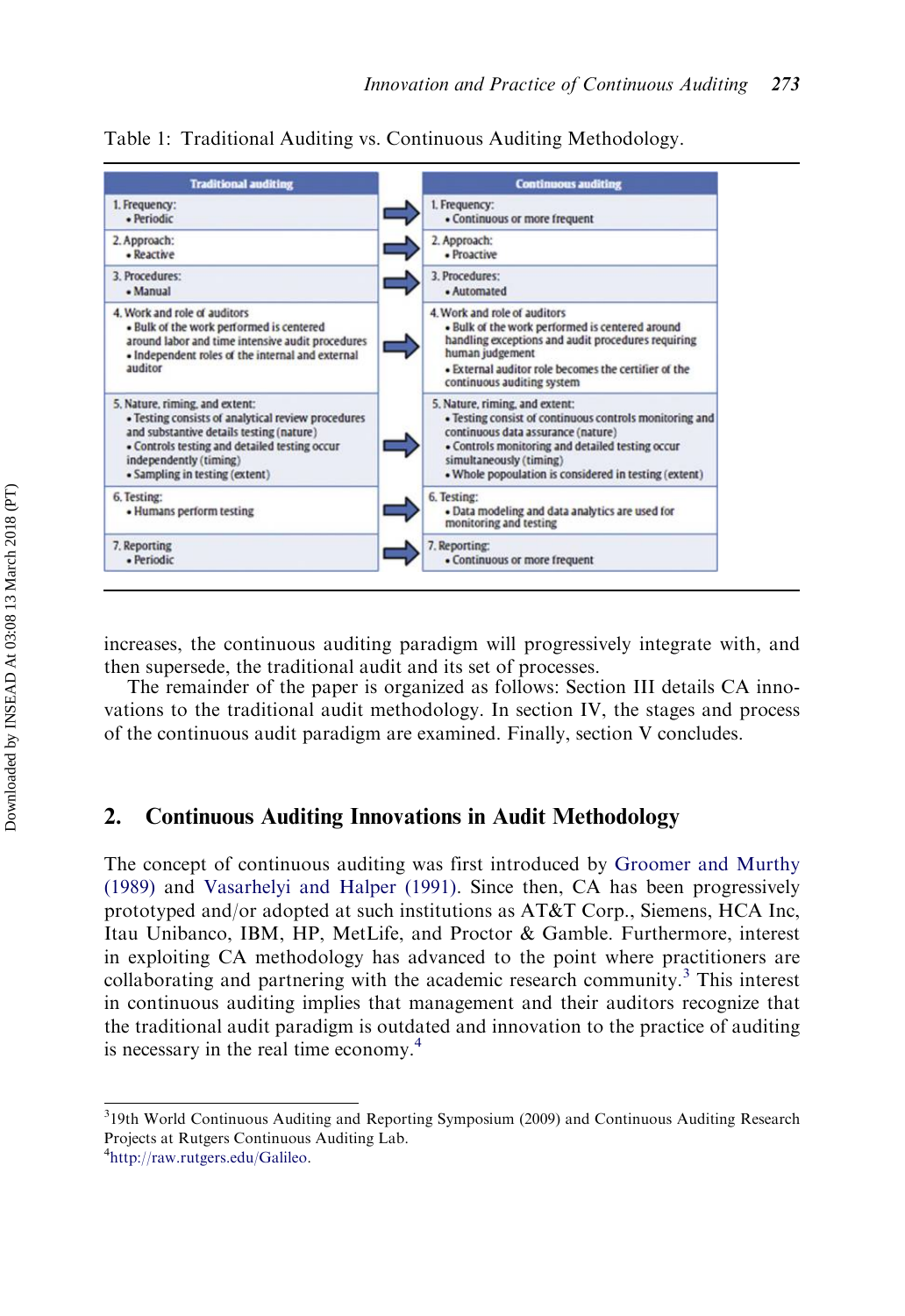

Fig. 1: Continuous audit cycle.

#### 2.1. Continuous or Frequent Audit

Auditing continuously or in real time may seem ideal. However, the real time audit can impact the operation of the accounting information system and may not always be cost-effective. As a result, real time continuous auditing will tend to occur in high risk business processes. For example, in industrial firms it may be prudent to continuously audit the higher risk treasury disbursement process in real time. On the other hand, it may be sufficient to audit the lower risk prepayment expense process in periodic or frequent cycles. ([Du and Roohani, 2007\)](#page-12-0) propose a continuous auditing cycle model that mirrors the traditional audit engagement period. A cycle starts when the auditor connects into the accounting information system and ends when the auditor disconnects. The auditor can connect into the system after a period of time or a number of transactions ([Du and Roohani, 2007\)](#page-12-0). However, [Pathak et al. \(2004\)](#page-12-0) finds a continuous audit cycle dependent on transaction volume may be more cost-effective. For example, an audit will be triggered after a number of accounts payable transactions have entered into the accounting information system (Fig. 1).

#### 2.2. Proactive Audit

In the traditional audit paradigm, accounting information is audited on an annual basis. As a result, material errors, omissions, or fraud can go undetected for months before detection by an audit. In contrast, a continuous audit occurs on a more frequent or continuous basis. Continuous monitoring of internal controls and testing of transactions allows the auditor to actively detect and investigate exceptions as they occur rather than to react after the exception has long occurred. Transactions involving internal control violation and transaction anomalies can be aborted or suspended in real time until investigated by an auditor. Hence, a continuous audit can be considered a proactive than a reactive audit. As accounting information systems become increasingly complex and sequential business processes intertwine (ex. manufacturing, inventory, sales, etc.), proactive auditing may help preclude the transmission of errors, omissions, and fraud from process to process. Therefore, future information systems will feature reduced frequency of errors, omissions, and fraud occurring over a more limited set of sequential processes.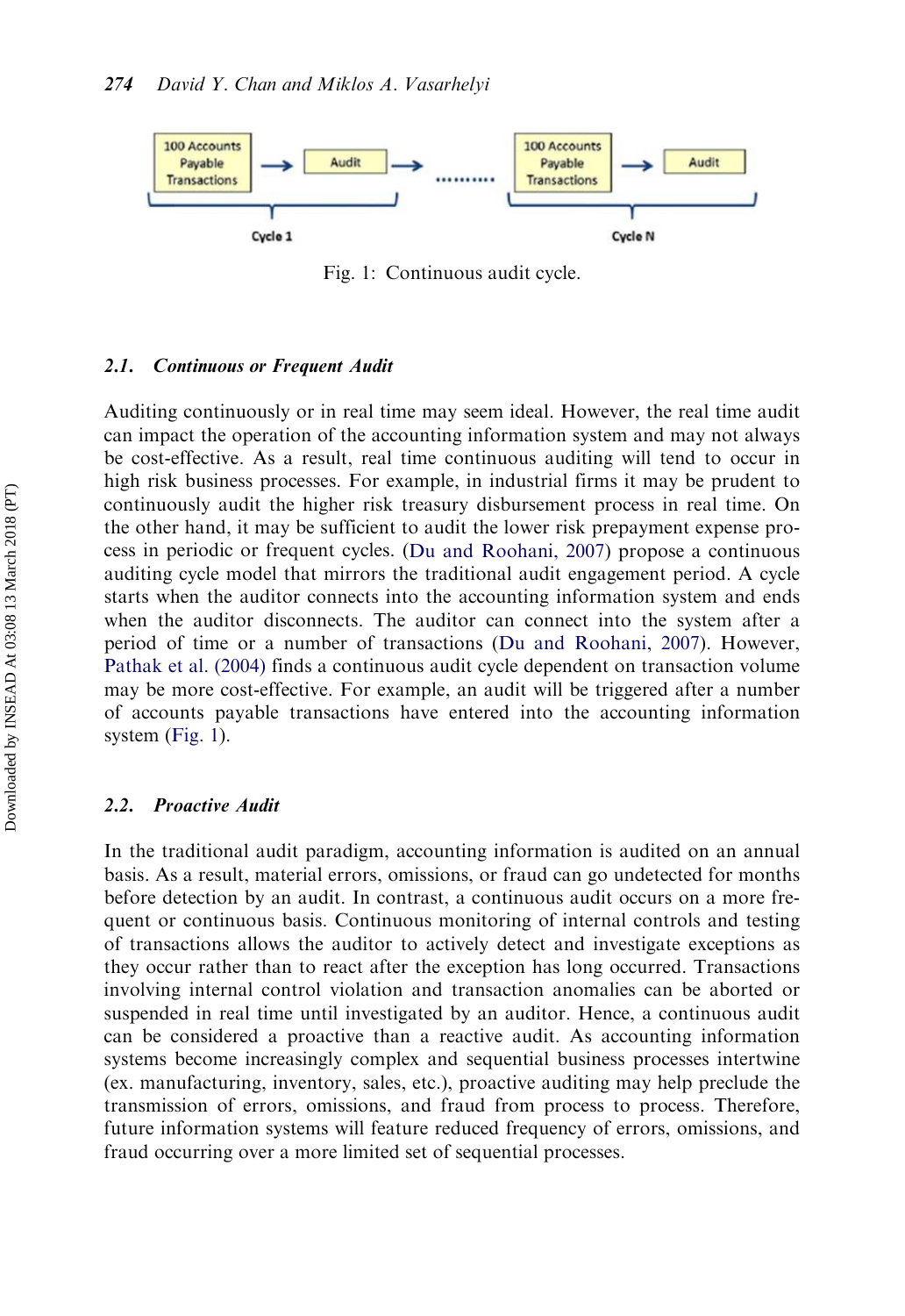#### 2.3. Automation of Audit Procedures

A traditional audit is labor and time intensive due to the preponderance of manual audit procedures. Automation of audit procedures utilizing continuous auditing methodology can alleviate these constraints. Pre-existing audit procedures can be used as a starting point to determine which audit procedures can be formalized for automation [\(Alles et al., 2006;](#page-11-0) [Vasarhelyi et al., 2004](#page-13-0)). However, the automation of all traditional audit procedures may not be immediately feasible. Audit procedures requiring complex judgment and professional skepticism will still require manual performance by the auditor in the continuous auditing environment.<sup>5</sup> For example, the evaluation of management estimates (e.g. allowance for doubtful accounts) may not be automatable. However, advancements in artificial intelligence<sup>6</sup> may someday lead to automation of audit procedures requiring human judgment and professional skepticism. Regardless of extent, the automation of some manual audit procedures reduces labor and time intensiveness and contributes to the efficiency of the overall audit.

For automated audit procedures to be effective, standardization of data collection and formalization of internal control policies is necessary. For example, free form input text-fields should be avoided in the accounting system to avoid discretionary input. If the data entered into the accounting system is not standardized, the auditor would have to manually clean the data before automated audit procedures can be performed. The tedious process of manual data cleaning will partially offset the benefits and efficiencies of automated audit procedures. Furthermore, internal control policies within a company should be well defined or formalized in order to support automated monitoring of internal control violations.

Standardized data and formalized internal control policies will allow automated audit procedures to run seamlessly with limited or no auditor intervention.

#### 2.4. Work and Role of Internal and External Auditor

[Vasarhelyi et al. \(2004\)](#page-13-0) proposed four levels of audit objectives for continuous assurance and analytical monitoring;

- Level 1: Transactional Verification
	- Detection of business transaction irregularities
- Level 2: Compliance Verification
	- Substantiation that measurement rules (ex. GAAP) have been properly applied
- Level 3: Estimate Verification
	- Evaluation of accounting estimate reasonableness

<sup>5</sup> Although audit judgment can also be substantially formalized/automated this is a higher level process which typically takes substantive time to develop ([Vasarhelyi and Halper, 1991\)](#page-13-0).

<sup>&</sup>lt;sup>6</sup>The 6 volume series Vasarhelyi, Miklos et al, Artificial Intelligence in Accounting and Auditing, published by Markus Wiener Publishers from 1989 to 2005 presents a wide range of relevant potential AI applications.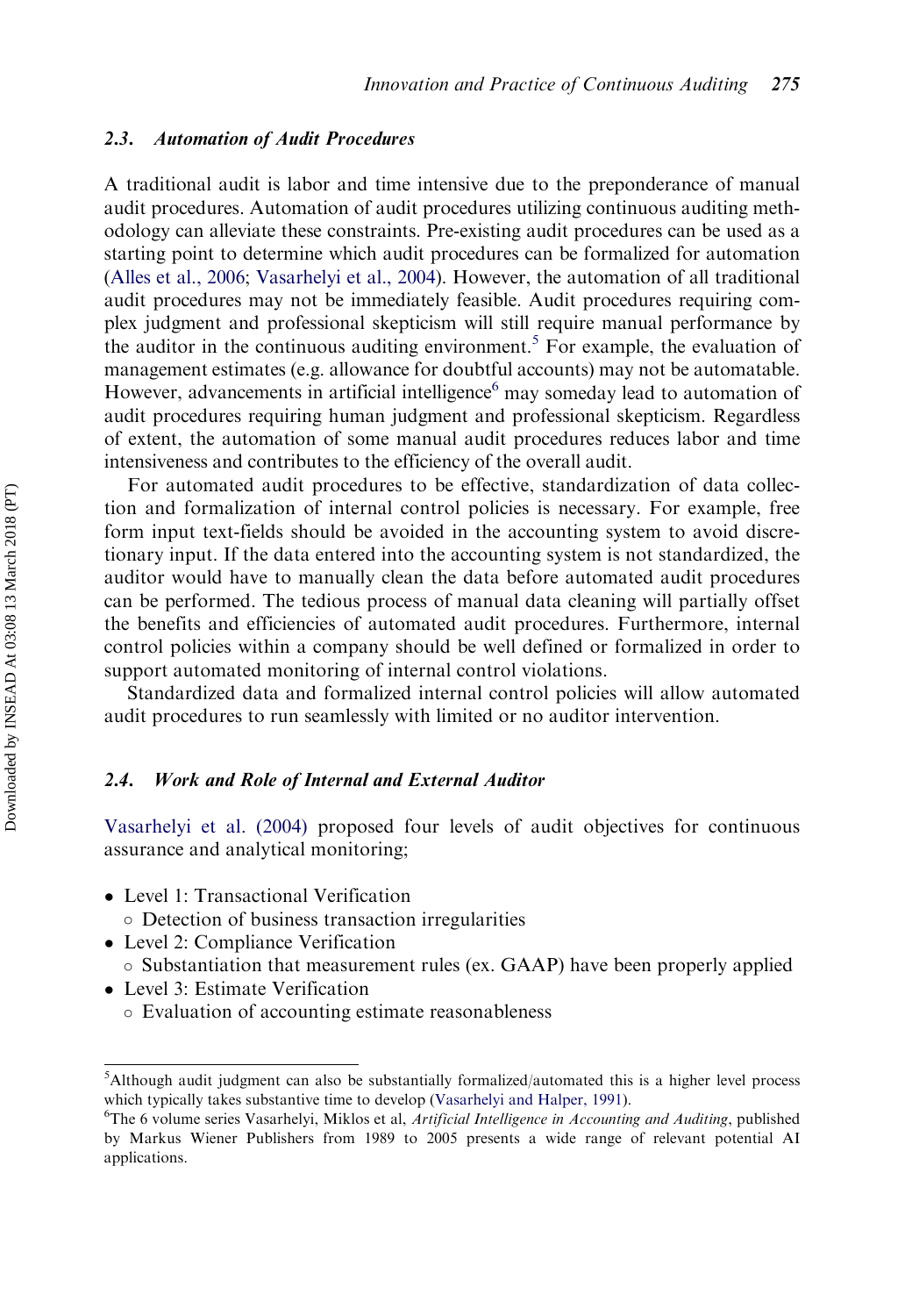• Level 4: Judgment Verification

○ Application of complex high level judgment for overall audit risk reduction

Audit procedures used for transaction and compliance verification are automated in the continuous auditing environment. The automation of transaction and compliance audit procedures shifts the auditor's work to more complex audit objectives, such as dealing with estimate and judgment verifications that require auditor judgment and professional skepticism. Hence, the auditor's main role in the present continuous auditing environment involves investigating irregularities/exceptions from the CA system and dealing with audit procedures requiring judgment and professional skepticism.

The implementation of continuous auditing technology and methodology has evolved to become the province of internal audit ([Vasarhelyi and Kuenkaikaew,](#page-13-0) [2010\)](#page-13-0). The implementation of CA by both internal and external auditors will inefficiently duplicate the performance of audit procedures due to the nature, timing, and extent of testing and monitoring. Consequently, the implementation of CA by internal auditors may be ideal because of the large amount of data and the frequency of monitoring and testing required. However, external auditors can perform high level analytics and monitor an audit trail of the CA system to detect inconsistencies or fraud by management. Consequently, the external auditor's role may eventually evolve to become an independent certification provider of the internal audit CA system. Furthermore, in the future, the external auditor may act as an insurer [\(Elliott,](#page-12-0) [2002\)](#page-12-0) against materially faulty financial information generated by a certified internal audit CA system.

As a certification provider, the external auditor would evaluate and attest to the proper function of the internal audit CA system. A third party "black box" log file can be used as an audit trail of the continuous audit system [\(Alles et al., 2004](#page-11-0)). This log file would be used to continuously monitor for abnormalities or interventions made by management during the operation of the CA system. The log file could also serve as evidence that audit procedures were performed consistently with audit standards. As a value-added audit procedure, the external auditor could periodically perform peer level analytics and provide advisory comments to management on the internal audit CA system. Using homogenized client analytics, external auditors can perform peer level analytics by comparing clients in the same industry ([Hoitash](#page-12-0) [et al., 2006](#page-12-0)). Furthermore, the knowledge and experience gained from evaluating and attesting CA systems of peer clients allows the external auditor to provide advisory comments on improving the CA system of clients.

#### 2.5. Nature, Timing, and Extent of Testing

Continuous auditing methodology changes the nature, timing, and extent of traditional audit testing [\(Vasarhelyi and Halper, 1991](#page-13-0)).

• In a traditional audit, manual internal control and substantive detailed testing are periodically performed to evaluate management's assertions. In contrast,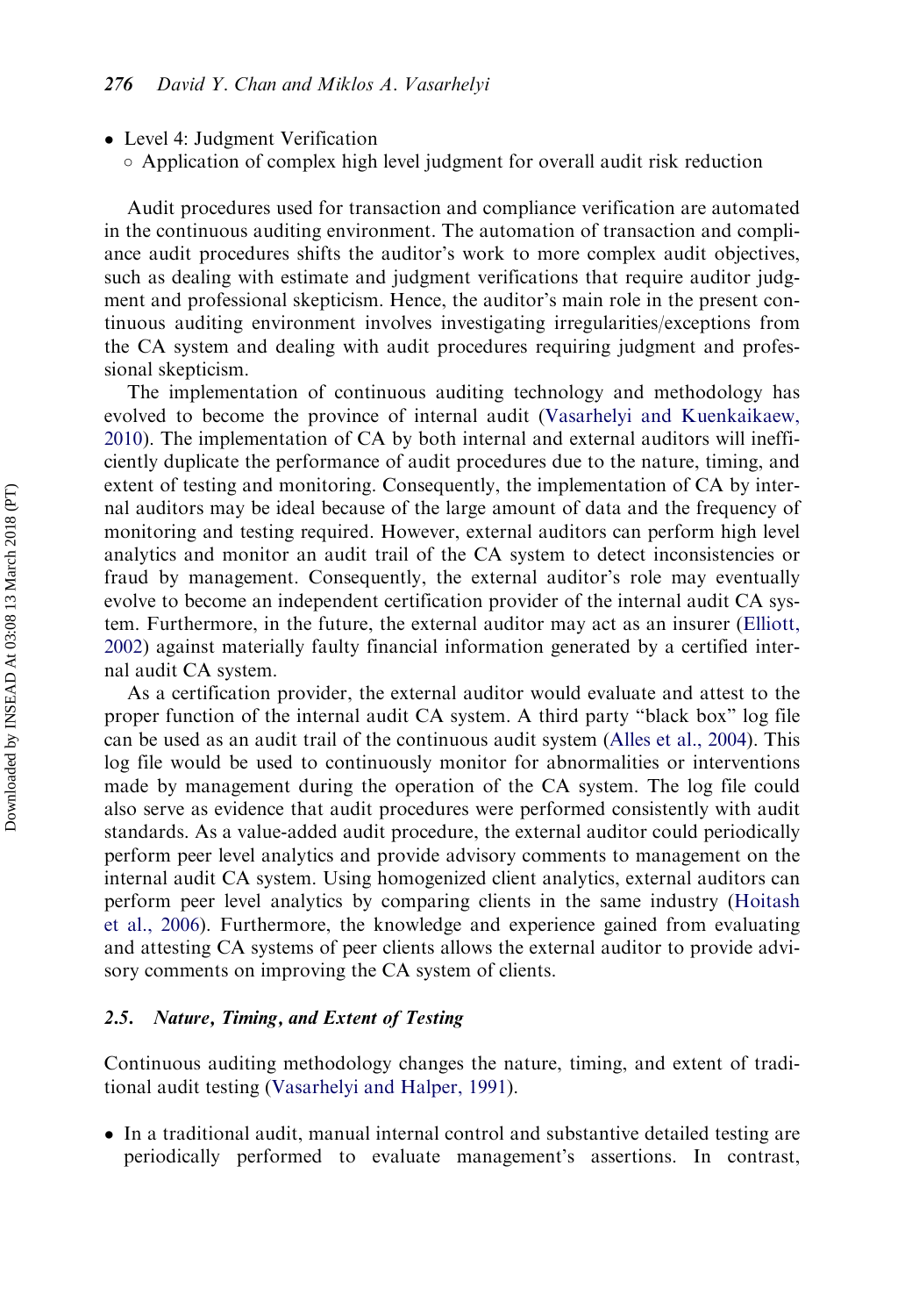automated continuous controls monitoring (CCM) and continuous data assurance (CDA) are used in a continuous audit (Alles et al., 2006, 2008a,b) (Nature). For continuous controls monitoring, the CA system will continuously monitor internal controls for violations. In continuous data assurance, transactional data are continuously tested for anomalies. Internal control violations and transaction anomalies are manifested into an audit exception report by the CA system for auditor investigation.

- Generally, in traditional auditing, internal control testing occurs in the planning and substantive detail testing occurs in the fieldwork stage of the audit. Conversely, internal controls monitoring and transaction data testing occur simultaneously in a continuous audit environment (Timing). The simultaneous monitoring of internal controls and testing of transaction data is necessary to support real time assurance [\(Rezaee et al., 2001\)](#page-12-0).
- A traditional audit relies on the use of sampling due to the labor and time intensiveness of manual testing. In contrast, a continuous audit considers the whole population of transactions in monitoring and testing (Extent). The consideration of the whole population of transactions in monitoring and testing can enhance the effectiveness of an audit and increases the probability that material errors, omissions, fraud, and internal control violations may be detected. However, this does not preclude that all material errors, omissions, fraud, and internal control violations can be detected by the CA system because management can collude and override the continuous auditing system.

#### 2.6. Data Modeling and Data Analytics for Monitoring and Testing

Basic statistical techniques such as ratio, trend, and regression analysis are used for analytical procedures in a traditional audit ([Stringer and Stewart, 1986](#page-12-0)). In a continuous audit, data modeling and data analytics techniques are used for analytical procedures. Data modeling and data analytics techniques emerged from statistics, data mining, and machine learning research. Although the use of statistics is more common in research, accounting and auditing literature have also been using data mining and machine learning techniques extensively for bankruptcy prediction ([Min](#page-12-0) [and Lee, 2005;](#page-12-0) [Sung et al., 1999](#page-12-0); [Tam, 1991;](#page-13-0) [Wu et al., 2007](#page-13-0)), going concern prediction [\(Martens et al., 2008\)](#page-12-0), detection of fraudulent financial statements [\(Kirkos](#page-12-0) [et al., 2007](#page-12-0); [Kotsiantis et al., 2007](#page-12-0)), auditor selection [\(Kirkos et al., 2010](#page-12-0)), and audit qualification prediction ([Dopuch et al., 1987;](#page-12-0) [Doumpos et al., 2005\)](#page-12-0).

Data modeling and data analytic techniques are applied to transaction details and account balances in a continuous audit for monitoring and testing ([Kogan](#page-12-0) [et al., 2010\)](#page-12-0). Data modeling involves the use of historical audited transaction data and account balances to create benchmarks. Data analytics are used to compare present unaudited transactions and account balances against the benchmarks created by data modeling. In the continuous auditing environment, the processes of monitoring and testing consist of comparing current observations with benchmarks [\(Vasarhelyi et al., 2004\)](#page-13-0). The assumption behind data modeling and data analytics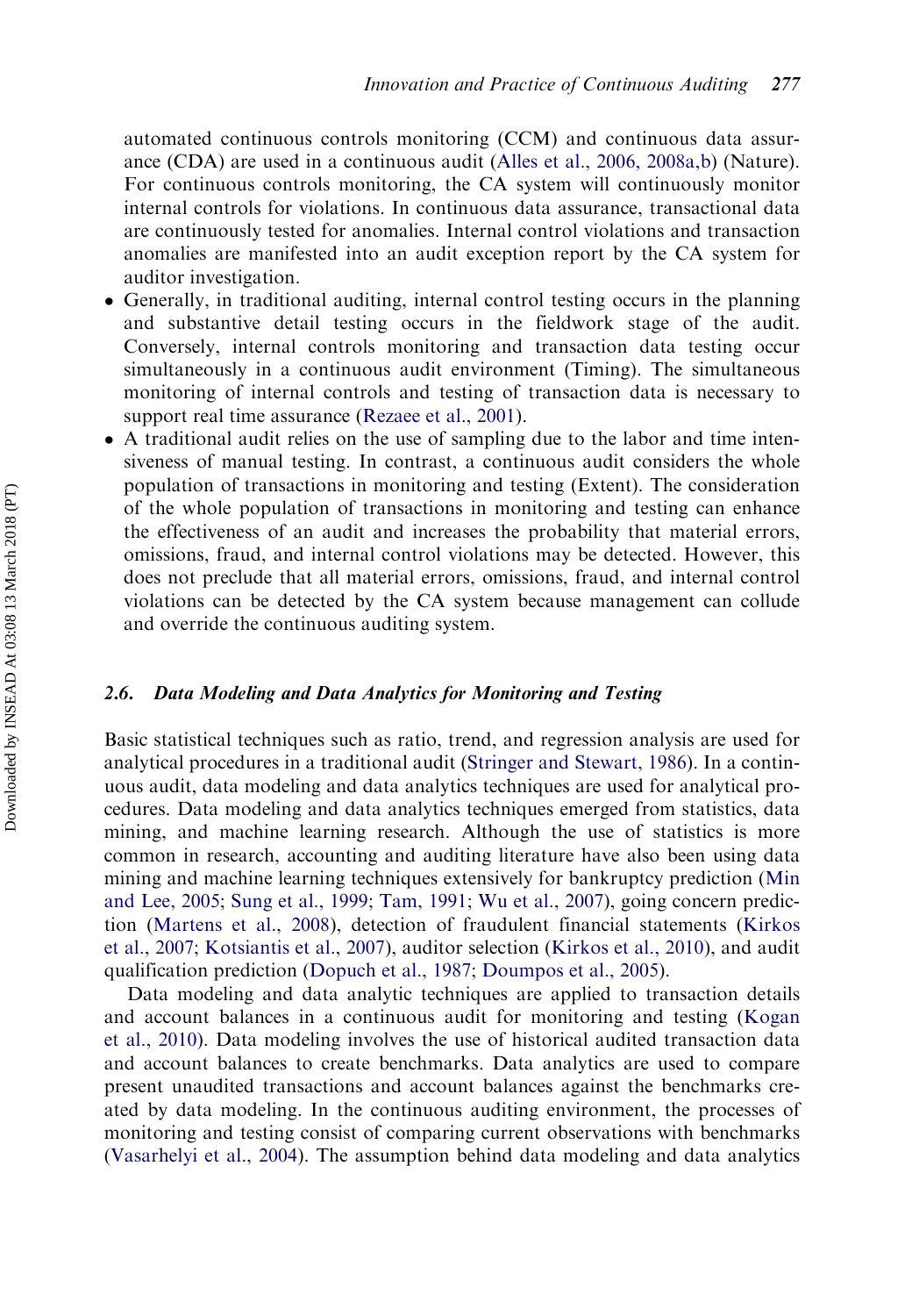is that future unaudited transaction data and its behavior characteristics should be similar to history. For internal controls monitoring, internal control policies serve as the benchmark against which employee actions are compared. Generally, internal controls monitoring uses rule based data analytics to perform binary tests of compliance.

When data modeling and data analytics techniques are applied at the transaction level, the attributes and behavior characteristics of each transaction is considered. For example, the bill date, vendor, items order, item cost, order pattern, and the total amount are considered in testing an invoice transaction. These considerations make the testing of management's assertions more comprehensive and hence enhancing assurance. For account level analytics, the behavior of each individual balance is considered in relation to other account balances. [Vandervelde \(2006\)](#page-13-0) suggest the consideration of the overall financial statements and the relationship between accounts when determining risk. The correlated relationship and behavior between accounts can be used to monitor and assess areas of potential risk. The dual-level analysis of transaction data and account balances is used in the CA environment to help detect fraud or collusion by management.

#### 2.7. Audit Reporting

Information generated by the accounting information system is deemed to be free from material errors, omissions, and fraud if there are no audit exception reports indicating otherwise. If an exception report indicates a material internal control violation or transaction anomaly, that exception must be cleared before financial information can be assured. From the external audit perspective, a certified clean audit opinion or report can be issued on the CA system if no abnormalities or interventions were detected in the black box log file. A more drastic role for the external auditor would be of monitoring attestation where a "evergreen seal/ opinion" [\(CICA/AICPA, 1999](#page-12-0)) would be issued at the time of audit and maintained if no impairing conditions arose during continuous monitoring and testing. However, assuring both financial reporting and control and data integrity would require substantial departure from today's regulations. The external auditor would have to assume (and be permitted to) a role of monitorer and probably have to provide a different (although complementary) form of assurance product.

#### 3. Continuous Audit Stages and Process

The continuous audit consists of four stages; Stage 1: Automation of audit procedures, Stage 2: Data modeling and benchmark development, Stage 3: Data analytics, and Stage 4: Reporting. The stages and process of the continuous audit paradigm are illustrated in [\(Fig. 2](#page-9-0)).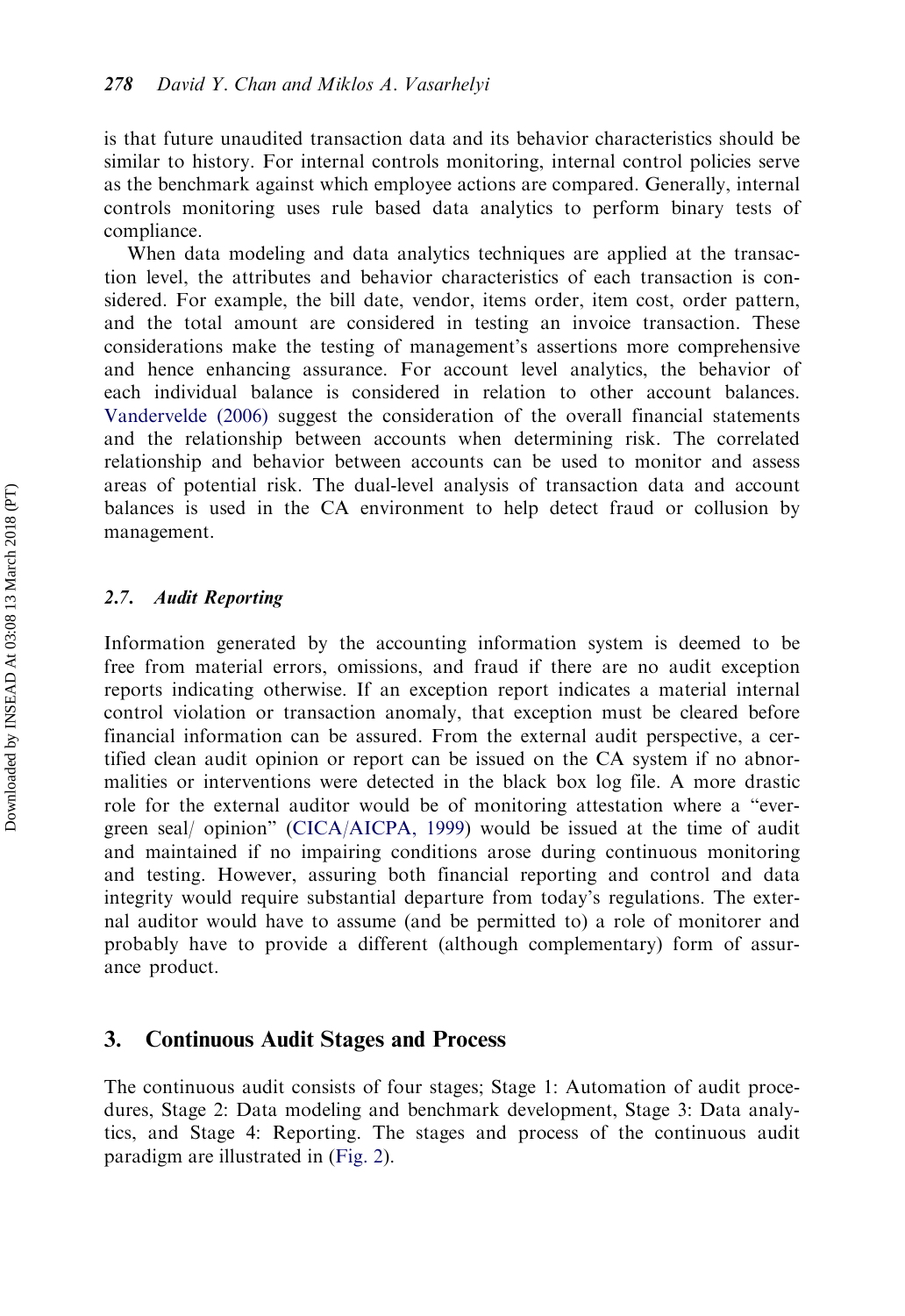<span id="page-9-0"></span>

Fig. 2. Continuous audit paradigm and process.

- Stage 1: The auditor identifies a business process area where continuous auditing can be applied. Anecdotal evidence suggests that data access should be a primary consideration when determining initial business process areas in which to apply continuous auditing. Once a business process is identified, the auditor examines preexisting audit procedures to identify types of monitoring and testing that can be formalized and automated ([Alles et al., 2006](#page-11-0); [Vasarhelyi et al., 2004\)](#page-13-0).
- Stage 2: Data modeling is used to develop benchmarks for evaluating future transaction data and account balances. Benchmarks are created using estimation, classification, association, or clustering techniques on historical audited data. The purpose of data modeling is to train analytical models and algorithms to discriminate or estimate future transaction data or account balances that are considered abnormal. The data modeling process consists of dividing audited historical data into two datasets: training and validation. The training set is used to train an analytical model or algorithm to create benchmark measurements for transactions and account balances. The validation set is then used to test and measure the trained analytical model's accuracy and performance.
- Stage 3: Data analytics are used to evaluate internal controls, transaction details, and account balances against benchmarks. In continuous controls monitoring,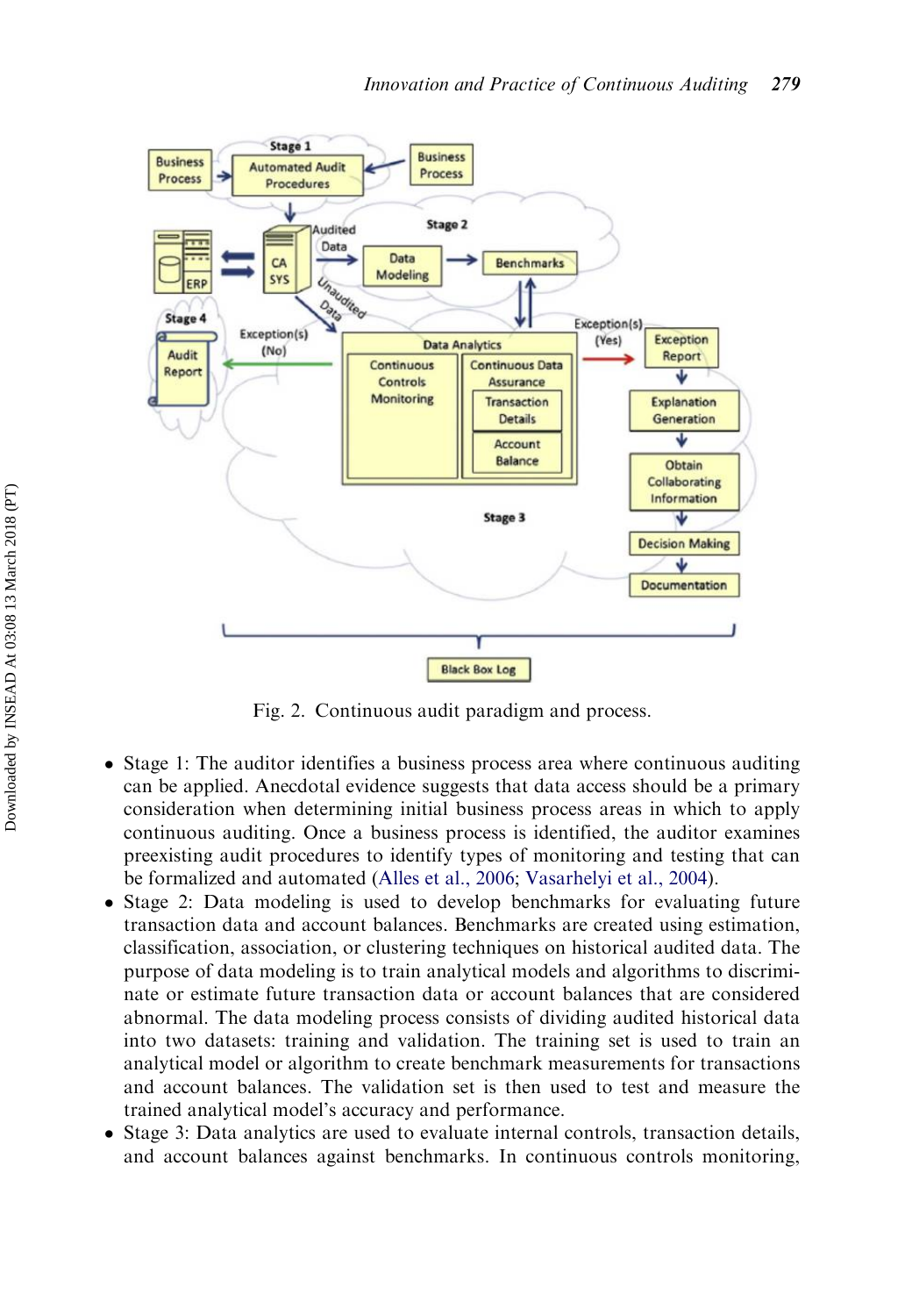rule-based analytics compare the actions of employees against internal control policies for violations. For continuous data assurance, unaudited transaction details and account balances are compared with benchmarks developed in the data modeling stage for deviations or anomalies. Transactions involving internal control violations or other anomalies are flagged as exceptions and can be aborted or suspended in real time. For each flagged exception, a report indicating the details of the problem is generated. The auditor will evaluate the exception report details and decide whether to investigate further. The investigation process is similar to the process of performing analytical review procedures described in [\(Hirst and Koonce, 1996](#page-12-0)). If further investigation is warranted, the auditor can generate possible explanations for the exception and seek out collaborating information to support these explanations. Based on the collaborating information, the auditor decides whether to pursue further evidence. If the auditor is satisfied with the explanations and collaborating information then the auditor can document findings and resolutions.

• Stage 4: A continuous audit is an audit by exception ([CICA/AICPA 1999](#page-12-0)). If the CA system does not produce any exception reports, the underlying accounting/ financial information is deemed to be free from material errors, omissions, and fraud. A clean audit opinion/report can be issued or a level of assurance can be maintained by the system if there are no outstanding material exceptions.

## 4. Conclusion

Continuous auditing is a technological innovation of the traditional audit process. The concept of CA has been around for nearly two decades, however, CA in practice is quite novel. CA innovates and advances the practice of traditional auditing by using technology and automation. Practitioners and academics are now beginning to embrace continuous auditing as an audit methodology to support real time assurance, evidenced by the prototyping and test implementation of CA at large institutions. Furthermore, the development of CA technology and methodology has advanced to a point where practitioners, for innovation, are beginning to collaborate and partner with academic researchers. The above discussions lead to a set of propositions concerning the environment of future assurance:

- The continuous audit paradigm ([Fig. 2](#page-9-0)) will progressively integrate and eventually replace the traditional audit paradigm.
- Real time continuous auditing will occur in high risk business processes and frequent audits will occur in other business processes.
- In the CA environment, information systems will have a lower frequency of errors occurring over a more limited set of sequential processes.
- Standardization of data collection and formalization of internal control policies is essential for audit automation.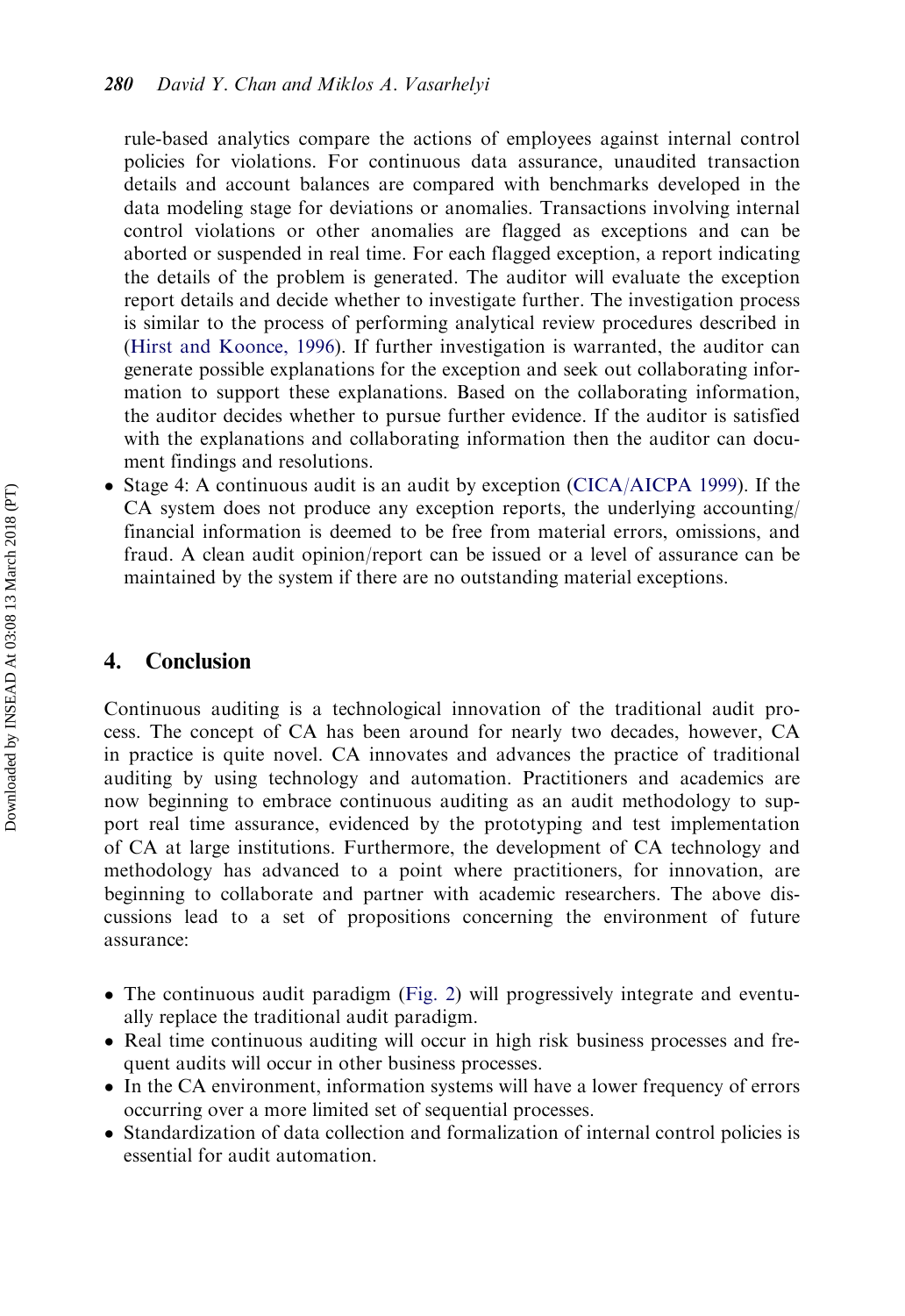- <span id="page-11-0"></span>• The auditor's role will evolve from performing tedious audit procedures to investigating irregularities/ exceptions and dealing with audit procedures requiring judgment and professional skepticism.
- In the CA paradigm, the external auditor's role may eventually evolve to become an independent certifier of internal audit's CA system.
- Consideration of the whole population of transactions in monitoring and testing can enhance the effectiveness of an audit and increases the probability that material errors, omissions, and fraud may be detected.
- Dual level analysis of transaction data and account balances will be used in the CA environment to help detect fraud or collusion by management.
- Initial application of CA will occur in business processes where there is no barrier to data access. The contribution of this paper to the CA literature is threefold. This paper 1) defines how CA has innovated the practice of the traditional audit, 2) describes the audit stages and processes of the continuous audit paradigm and 3) formulates propositions concerning the future of assurance.

These contributions will allow future researchers to advance the development of CA. Researchers can use the CA paradigm as a springboard for development of specific stages or process within a continuous audit. Although CA research by industry and academics may overlap, academics have the clear competitive advantage to innovate the stages of data modeling and data analytics. Academics are generally well educated in the area of statistics, data mining, and machine learning. However, academic research innovations are fruitless without the implementation and validation by practitioners. As a result, we emphasize that continuing partnerships between practitioners and academic researchers are necessary to create genuine advances in the practice of continuous auditing.

## Acknowledgments

We express our gratitude to Andreas Nicolaou, anonymous reviewer(s), participants of the Rutgers Accounting Research Forum, participants of the 2nd Annual Pre-ICIS Workshop on Accounting Information Systems, and JP Krahel for their contribution to the refinement of this paper.

## References

- Alles MG, Kogan A, Vasarhelyi MA. Restoring auditor credibility: tertiary monitoring and logging of continuous assurance systems. *[Int J Acc Inf Syst](https://www.emeraldinsight.com/action/showLinks?doi=10.1108%2F978-1-78743-413-420181013&crossref=10.1016%2Fj.accinf.2004.01.010&citationId=p_1)* 2004;5(2):183-202.
- Alles M, Brennan G, Kogan A, Vasarhelyi MA. Continuous monitoring of business process controls: a pilot implementation of a continuous auditing system at Siemens. [Int J Acc Inf](https://www.emeraldinsight.com/action/showLinks?doi=10.1108%2F978-1-78743-413-420181013&crossref=10.1016%2Fj.accinf.2005.10.004&citationId=p_2)  $Syst 2006;7(2):137-161.$  $Syst 2006;7(2):137-161.$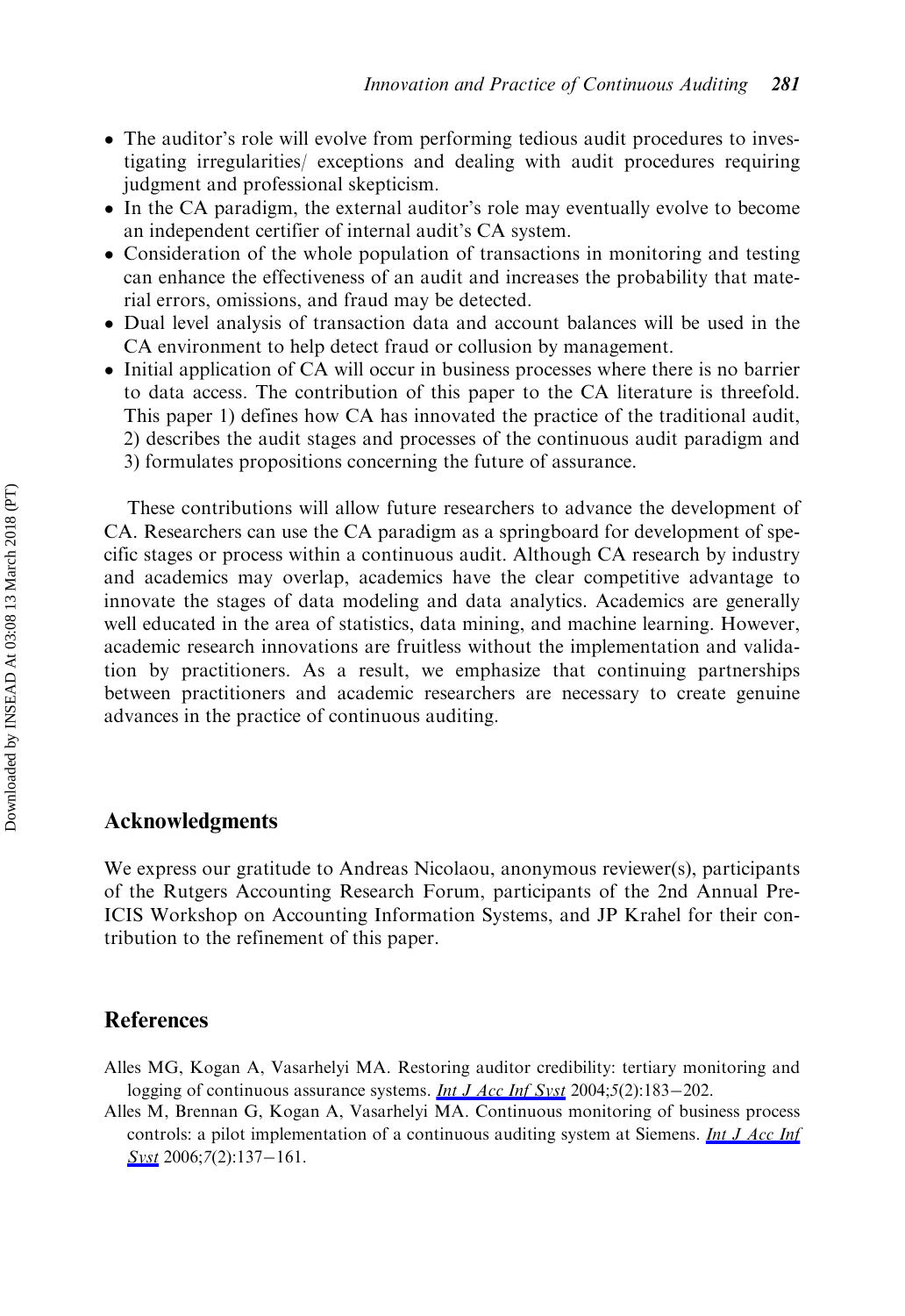- <span id="page-12-0"></span>Alles MG, Kogan A, Vasarhelyi MA. Putting continuous auditing theory into practice: lessons from two pilot implementations. *[J Inf Syst](https://www.emeraldinsight.com/action/showLinks?doi=10.1108%2F978-1-78743-413-420181013&crossref=10.2308%2Fjis.2008.22.2.195&citationId=p_3)* 2008a;  $22(2)$ :195-214.
- Alles MG, Kogan A, Vasarhelyi MA, Wu J. Continuous data level auditing using continuity equations; 2008b.
- CICA/AICPA. Continuous auditing. Research Report, Toronto, Canada: The Canadian Institute of Chartered Accountants; 1999.
- Dopuch N, Holthausen RW, Leftwich RW. Predicting audit qualifications with financial and market variables. Acc Rev 1987;62(3): 431-454.
- Doumpos M, Gaganis C, Pasiouras F. Explaining qualifications in audit reports using a support vector machine methodology. *[Intell Syst Acc Finance Manage](https://www.emeraldinsight.com/action/showLinks?doi=10.1108%2F978-1-78743-413-420181013&crossref=10.1002%2Fisaf.268&citationId=p_7)* 2005;13(4):197-215.
- Du H, Roohani S. Meeting challenges and expectations of continuous auditing in the context of independent audits of financial statements. Int J Auditing 2007; Vol. 11(No. 2):133-146 July 2007.
- Economist. The Real Time Economy; 2002. January 31.
- Elliott RK. Assurance services and the audit heritage. CPA J 1998;68(6):40.
- Elliott RK. Twenty-first century assurance. [Auditing J Pract Theory](https://www.emeraldinsight.com/action/showLinks?doi=10.1108%2F978-1-78743-413-420181013&crossref=10.2308%2Faud.2002.21.1.139&citationId=p_11) 2002;21(1):139-146.
- FASB. Financial Accounting Series. Conceptual Framework for Financial Reporting: Objective of Financial Reporting and Qualitative Characteristics of Decision-Useful Financial Reporting Information, Vol. 1260-001.; 2006.
- Groomer SM, Murthy US. Continuous auditing of database applications: an embedded audit module approach. *J Inf Syst* 1989;3(2):53.
- Hirst DE, Koonce L. Audit analytical procedures: a field investigation. [Contemp Acc Res](https://www.emeraldinsight.com/action/showLinks?doi=10.1108%2F978-1-78743-413-420181013&crossref=10.1111%2Fj.1911-3846.1996.tb00511.x&citationId=p_14) 1996;13(2):457-486.
- Hoitash R, Kogan A, Vasarheyli MA. Peer-based approach for analytical procedures. [Auditing](https://www.emeraldinsight.com/action/showLinks?doi=10.1108%2F978-1-78743-413-420181013&crossref=10.2308%2Faud.2006.25.2.53&citationId=p_15) 2006;25(2):53-84.
- Kirkos E, Spathis C, Manolopoulos Y. Data mining techniques for the detection of fraudu-lent financial statements. [Expert Syst Appl](https://www.emeraldinsight.com/action/showLinks?doi=10.1108%2F978-1-78743-413-420181013&crossref=10.1016%2Fj.eswa.2006.02.016&citationId=p_16)  $2007;32(4):995-1003$ .
- Kirkos E, Spathis C, Manolopoulos Y. Audit-firm group appointment: an artificial intelligence approach. *Intell Syst Acc Finance Manage*  $2010;17(1):1-17$ .
- Kogan A, Vasarhelyi MA, Wu J. Continuous Data Level Auditing Using Continuity Equations. Working paper, Rutgers Business School; 2010.
- Kotsiantis S, Koumanakos E, Tzelepis D, Tampakas V. Forecasting Fraudulent Financial Statements using Data Mining. Int J Comput Intell 2007;3(2).
- Martens D, Bruynseels L, Baesens B, Willekens M, Vanthienen J. Predicting going concern opinion with data mining. *[Decis Support Syst](https://www.emeraldinsight.com/action/showLinks?doi=10.1108%2F978-1-78743-413-420181013&crossref=10.1016%2Fj.dss.2008.01.003&citationId=p_20)* 2008;45(4):765–777.
- Menon K, Williams DD. Long-term trends in audit fees. *[Auditing](https://www.emeraldinsight.com/action/showLinks?doi=10.1108%2F978-1-78743-413-420181013&crossref=10.2308%2Faud.2001.20.1.115&citationId=p_21)* 2001;20(1):115.
- Min JH, Lee Y-C. Bankruptcy prediction using support vector machine with optimal choice of kernel function parameters. *[Expert Syst Appl](https://www.emeraldinsight.com/action/showLinks?doi=10.1108%2F978-1-78743-413-420181013&crossref=10.1016%2Fj.eswa.2004.12.008&citationId=p_22)* 2005;28(4):603–614.
- OECD. The Oslo Manual: Proposed Guidelines for Collecting and Interpreting Technological Innovation Data. Paris: OECD; 1997.
- Pathak J, Chaouch B, Sriram RS. Minimizing cost of continuous audit: counting and time dependent strategies. *[J Acc Public Policy](https://www.emeraldinsight.com/action/showLinks?doi=10.1108%2F978-1-78743-413-420181013&crossref=10.1016%2Fj.jaccpubpol.2004.12.004&citationId=p_24)* 2004;24(1):61-75.
- Rezaee Z, Elam R, Sharbatoghlie A. Continuous auditing: the audit of the future. Managerial Auditing J 2001;16(3).
- Stringer KW, Stewart TR. Statistical techniques for analytical review in auditing. New York: Wiley; 1986.
- Sung TK, Chang N, Lee G. Dynamics ofmodeling in datamining: interpretive approach to bankruptcy prediction. *J Manage Inf* 1999;16(1):  $63-85$ .